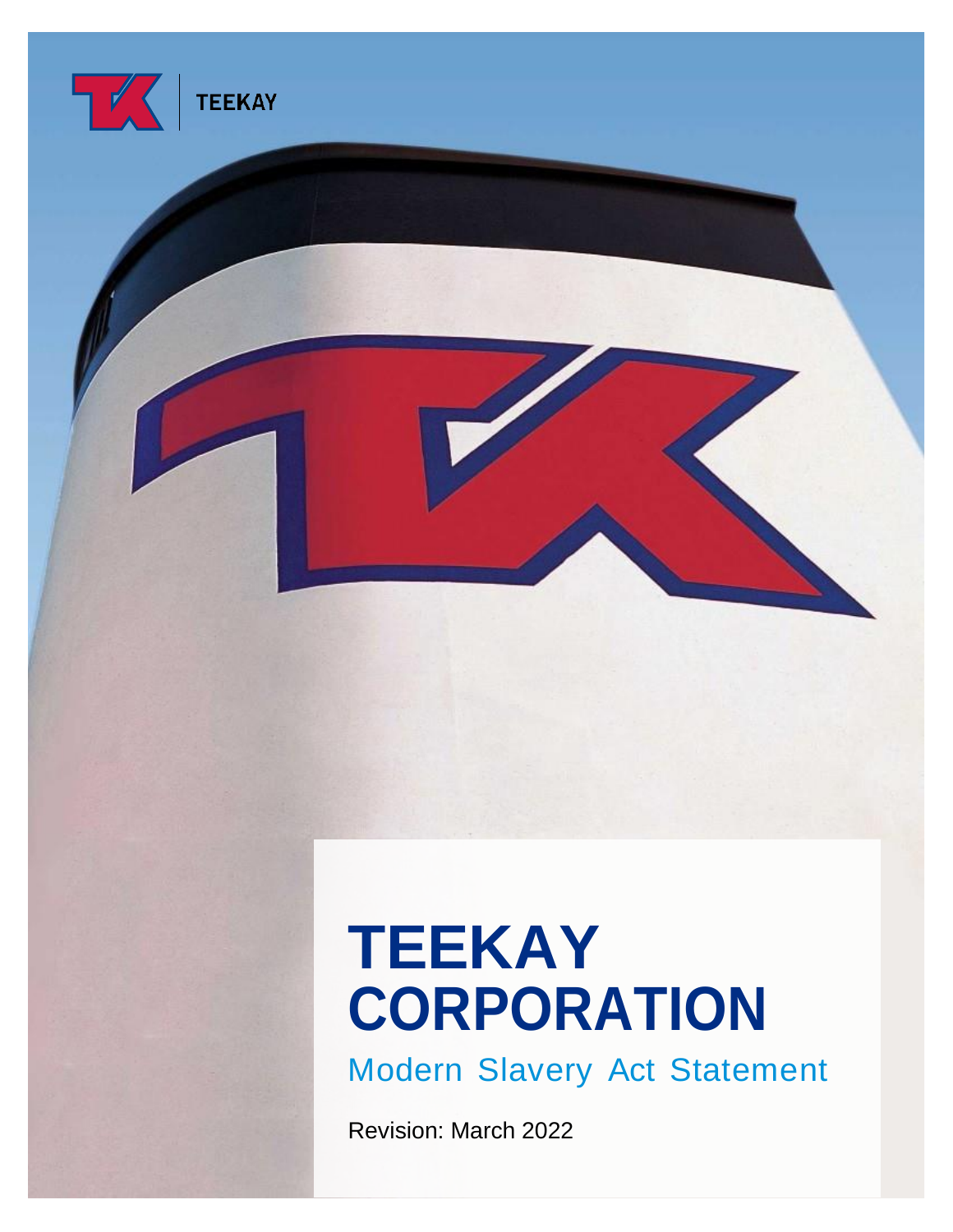

# **CONTENTS**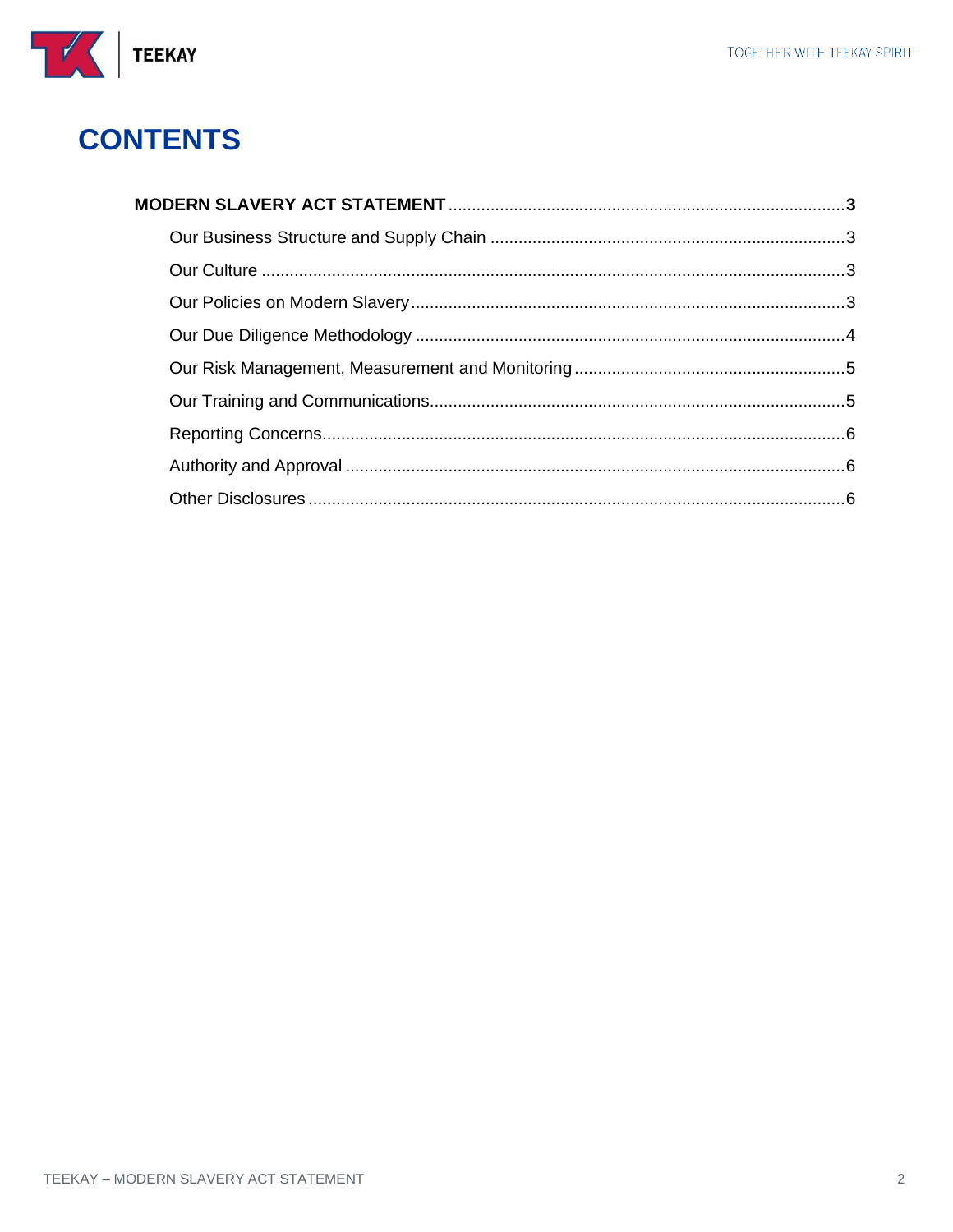

# **MODERN SLAVERY ACT STATEMENT**

This Modern Slavery Act statement ("Statement") is made pursuant to section 54(1) of the UK Modern Slavery Act 2015 ("*Modern Slavery Act*") on behalf of Teekay Corporation, Teekay Tankers Ltd., and its/their subsidiaries ("Teekay") for the financial year end, 31 December 2021 and for the period **1 January 2021 to 31 December 2021**. This Statement is also intended to apply to the Australian Modern Slavery Act 2018 (Cth) and the Modern Slavery Act 2018 (NSW).

#### <span id="page-2-0"></span>Our Business Structure and Supply Chain

Teekay is a leading provider of international crude oil and other marine transportation services. Teekay Corporation provides these services directly and through its controlling ownership interest in Teekay Tankers Ltd. (NYSE: TNK), one of the world's largest owners and operators of mid-sized crude tankers. The consolidated Teekay entities manage and operate total assets of approximately \$ 2 billion, comprised of approximately 55 conventional tankers and other marine assets. With offices in 8 countries and approximately 2,500 seagoing and shore-based employees, Teekay provides a comprehensive set of marine services to the world's leading energy companies. To meet its obligations and commitments to customers and stakeholders,Teekay engages with a reputable and international supply chain.

#### <span id="page-2-1"></span>Our Culture

Integrity is a core value at Teekay. Teekay's board of directors and its senior leadership team seek to set a strong tone from the top throughout the organization to reinforce the importance of doing the right thing and acting with trust and integrity. Teekay supports a shared leadership approach in which integrity is embraced as a shared responsibility within the organization.

## <span id="page-2-2"></span>Our Policies on Modern Slavery

Modern slavery, as used in this Statement, refers to any offense set forth in the *Modern Slavery Act* (and any other applicable legislation) including slavery, servitude/ forced/compulsory labour, and human trafficking. Teekay takes a zero-tolerance approach towards any modern slavery in its supply chain. Our policies to prevent business ethics violations including in relation to modern slavery are summarized below:

- Our *Standards of Business Conduct* ("Standards"), which may be found in the Investors/Governance section of our corporate website [\(www.teekay.com\)](http://www.teekay.com/), is the cornerstone of our business ethics program. These Standards, which are mandatory for Teekay personnel, set out the rules of ethical conduct that all Teekay personnel must follow. The Standards reinforce our zero-tolerance approach towards business ethics violations such as modern slavery and provide rules and guidance related to:
	- the prevention of slavery, forced labour, human trafficking, child labour and any other violation of the *Modern Slavery Act* or related legislation;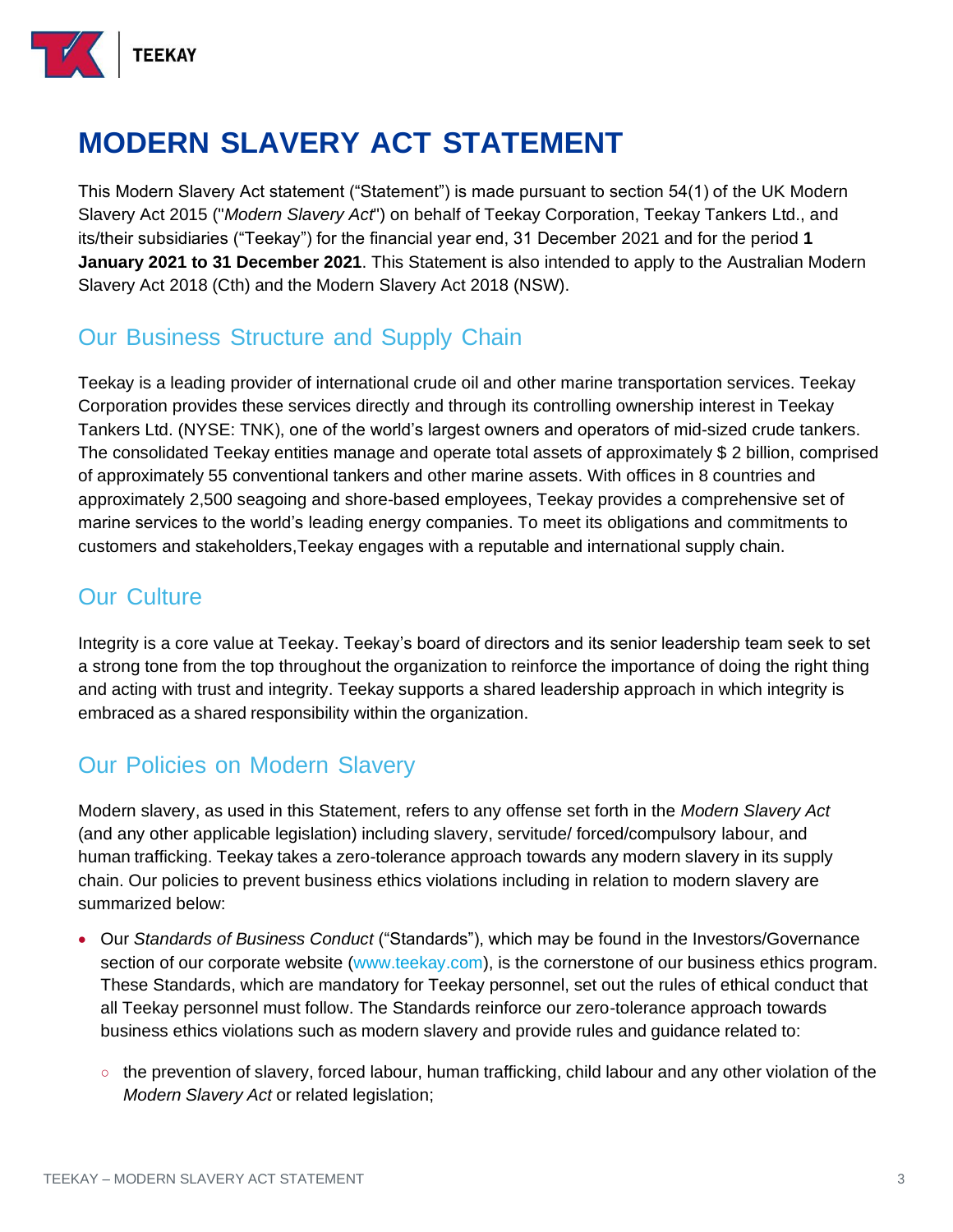

- performing risk-based due diligence to check the business ethics of our counterparties including their commitment to prevent modern slavery offences;
- including business ethics (and modern slavery) undertakings in our contracts;
- reporting suspected breach of our Standards including in relation to modern slavery;
- safeguarding the environment and promoting sustainability;
- preventing corruption, sanctions, trade control and proscribed person violations;
- keeping accurate financial records and maintaining effective internal controls;
- preventing fraud, money laundering and any facilitation of tax evasion;
- protecting privacy and confidentiality; and
- avoiding conflict of interests and unauthorized political contributions.
- Our *Compliance Guide* ("Guide") supplements the Standards of Business Conduct. This Guide provides instruction and detailed guidance to enable Teekay personnel to understand and adhere to the Standards of Business Conduct on a practical level. The Guide contains case studies, including in relation to the *Modern Slavery Act*, to demonstrate how personnel should conduct themselves when faced with business decisions that involve integrity issues.
- Our *Ship Recycling Policy* governs the processes and standards that Teekay follows when recycling end-of-life vessels. Our policy requirements meet or exceed the requirements of the 2009 Hong Kong International Convention for the Safe and Environmentally Sound Recycling of Ships. As part of our policy, Teekay checks and approves the integrity and labour practices of the recycling yards and service providers with which it intends to do business. Teekay will only engage recycling yards that demonstrate acceptable environmental and labour practices conforming to the *Modern Slavery Act*. Teekay is a member of the Ship Recycling Transparency Initiative (SRTI), which supports and promotes socially and environmentally responsible ship recycling.

## <span id="page-3-0"></span>Our Due Diligence Methodology

Teekay has implemented a due diligence procedure that requires Teekay personnel to check and "onboard" those third parties that might reasonably present a compliance risk to Teekay. As part of this process, Teekay checks the third parties' track record and commitment to observe the *Modern Slavery Act*. Teekay has an automated third-party onboarding system, which assists Teekay to check and riskassess new business parties based on defined risk criteria including transaction type, geographic transparency rankings, adverse media, and sanctions/ watchlist hits (including in relation to human rights abuses). Entities/persons that are provisionally assessed as a higher risk are subject to further evaluations, which may include due diligence questionnaires, interviews, certifications, or external due diligence reports. Teekay personnel must obtain legal department approval before proceeding with these transactions.

Business ethics clauses, which refer to the *Modern Slavery Act*, must be included in Teekay contracts and subcontracts in accordance with our Contract Review Procedure. Teekay requires its suppliers and service providers to take appropriate steps to prevent modern slavery in their supply chain and to strictly refrain from abusive labour practices in violation of the *Modern Slavery Act*.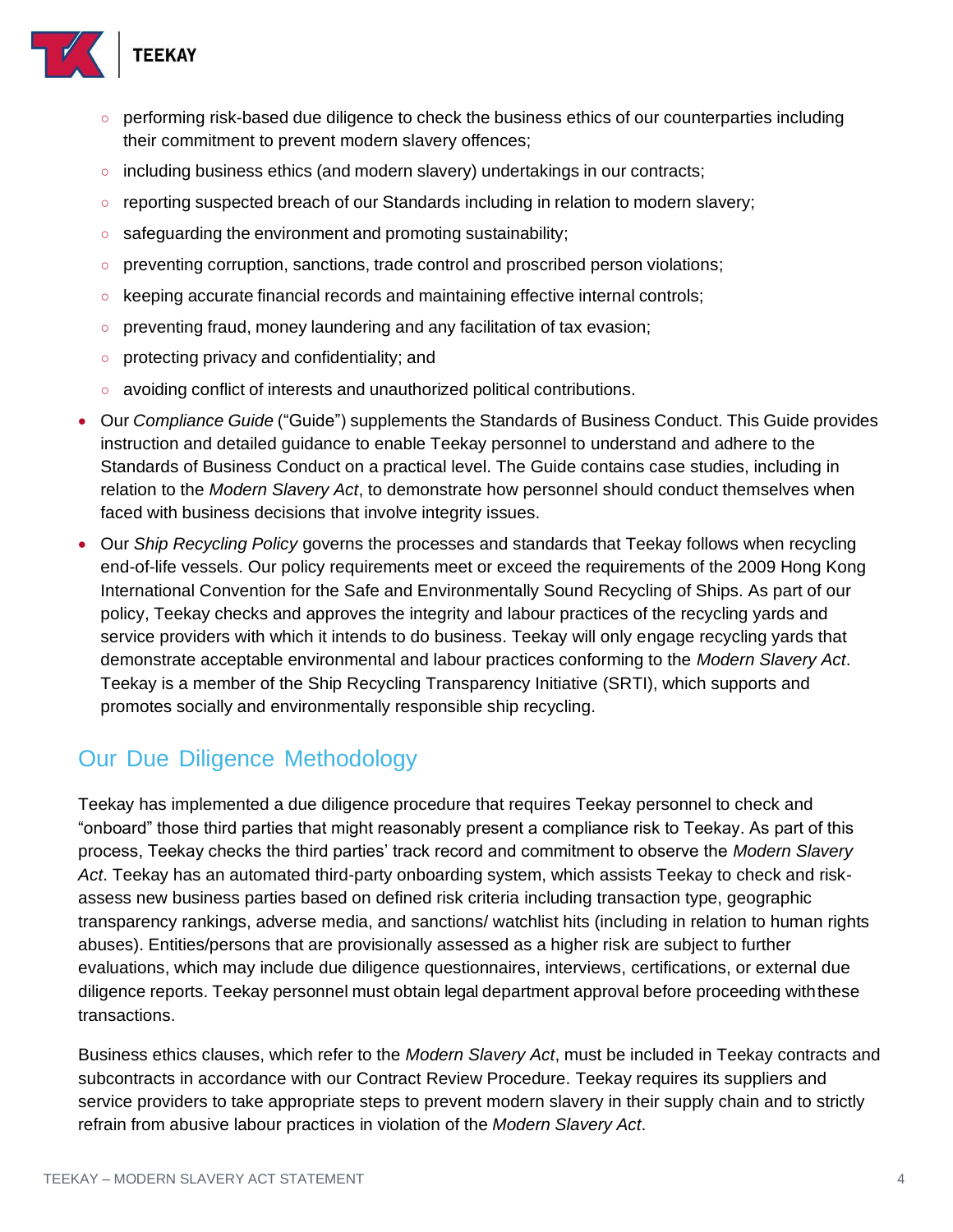

#### <span id="page-4-0"></span>Our Risk Management, Measurement and Monitoring

Teekay observes all applicable laws and regulations including those requirements specified in the Sarbanes Oxley Act of 2002. Teekay implements all required internal controls and conducts regular internal audits to assess and monitor its business ethics compliance.

Teekay recognizes that regular risk assessments are an important component of an effective compliance program. We conduct risk assessments to identify existing and emerging risks, which may originate internally or externally. Teekay uses these risk inputs to assess and prioritize its mitigation responses. Business ethics, including modern slavery considerations, are routinely considered as part of these risk assessments.

Teekay recognizes that certain geographic areas (e.g., jurisdictions that score poorly in the Global SlaveryIndex), certain activities (e.g., work involving migrant, casual or less skilled labour), and certain transaction types (e.g., shipyards, manning agents), amongst other issues, may present heightened risk potential for modern slavery. Teekay adopts a risk-based approach to coordinate its due diligence, training, and monitoring efforts so that resources are allocated proportionately to assessed risks.

Teekay's compliance program is reviewed and/or audited to promote objective feedback for continuous improvement. The Risk Audit & Compliance team are also responsible for implementing and executing a regular audit plan, which investigates business ethics risks/concerns such as modern slavery.This audit function, which is guided and informed by risk management data, supplements the ongoing monitoring of business ethics risks (including modern slavery), which is the responsibility of all Teekay personnel. Measuring and monitoring is an essential part of our business ethics' compliance efforts. We keep track of, and analyze, our due diligence, training, reporting and other relevant data to monitor the effectiveness of our efforts, to identify areas of improvement and to focus our resources on the most relevant issues.

## <span id="page-4-1"></span>Our Training and Communications

Teekay provides multiple business ethics training sessions as follows:

- A biennial 'in-person' (or virtual) "Doing Business with Integrity" training (with a section covering modern slavery) session for all shore-based personnel;
- An annual internet-based training, with a test component, for all shore-based personnel;
- Induction policy awareness training (including Teekay's Standards of Business Conduct) for new employees;
- Video training and/or in-person risk-relevant compliance training for our Masters/seafarers;
- Bespoke compliance training for specific departments on an *ad hoc* basis.

Regular communications (including videos on business ethics and modern slavery) are also published on Teekay's intranet and by email.